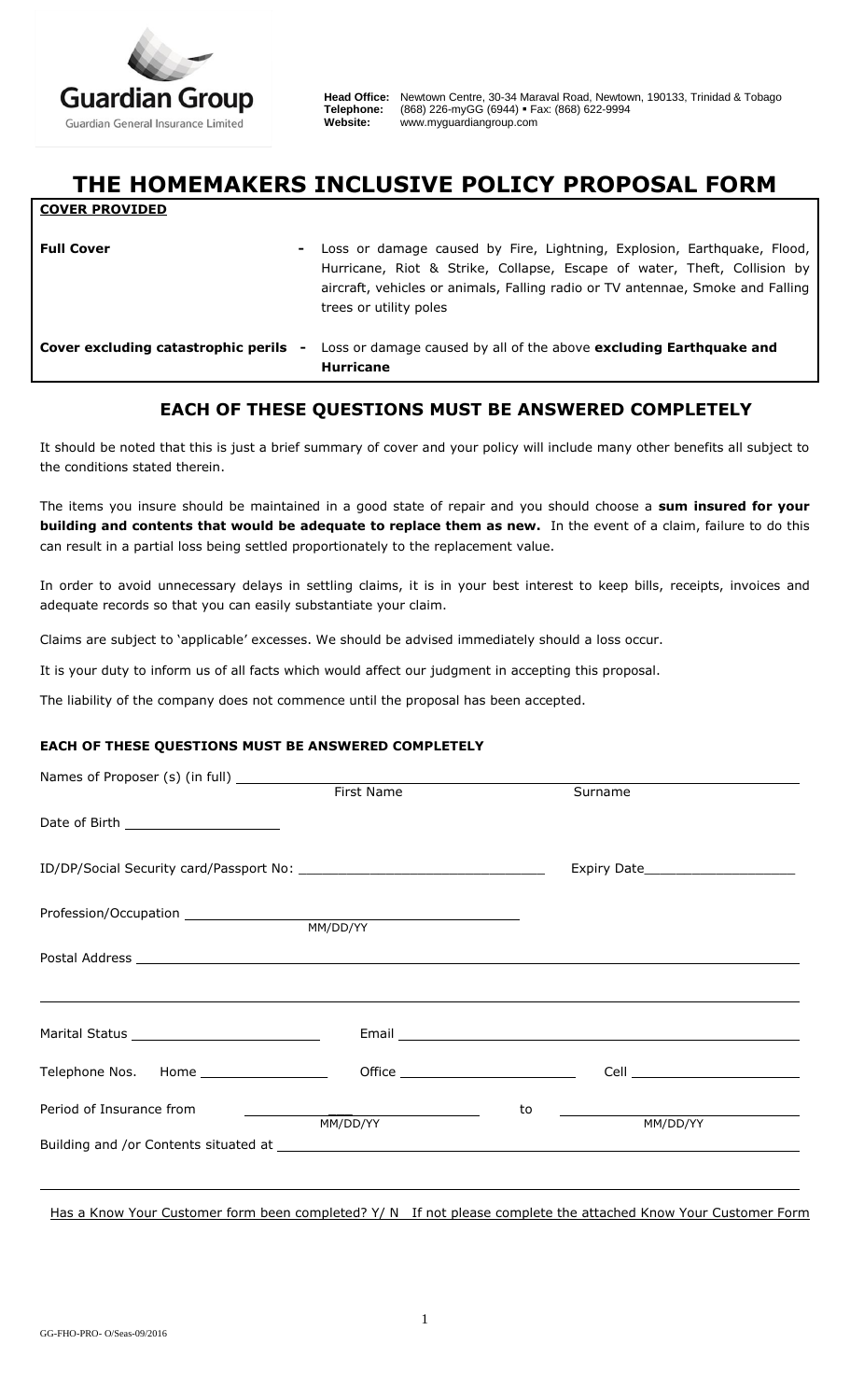## **FOR OFFICAL USE ONLY**

|                                                                                                                        |                                                     | <u>FOR OFFICAL USE ONLY</u>       |
|------------------------------------------------------------------------------------------------------------------------|-----------------------------------------------------|-----------------------------------|
| <b>PROPERTY/LIABILITY INSURED</b>                                                                                      | <b>SUMS INSURED /</b><br><b>LIMITS OF LIABILITY</b> | <b>RATE</b><br><b>PREMIUM</b>     |
| Building (including boundary and garden walls, gates and fences, patios,<br>driveways, terraces)                       |                                                     |                                   |
| Retaining Walls                                                                                                        |                                                     |                                   |
| Sea walls                                                                                                              |                                                     |                                   |
| Swimming Pool including pump and fixed accessories                                                                     |                                                     |                                   |
| Air-conditioning Equipment                                                                                             |                                                     |                                   |
| Contents excluding Electronic Equipment - (Please declare on<br>page 4 any items in excess of 5% of total sum insured) |                                                     |                                   |
| Electronic Equipment (Please supply details on page 4)                                                                 |                                                     |                                   |
| Tenants Improvement                                                                                                    |                                                     |                                   |
| Radio/TV Antennae                                                                                                      |                                                     |                                   |
| Satellite dishes                                                                                                       |                                                     |                                   |
| Liability to the Public                                                                                                |                                                     |                                   |
| Liability to Domestic Employees<br>Specified Personal Items (All Risks) including Jewellery                            |                                                     |                                   |
| (Please supply details on page 4)                                                                                      |                                                     |                                   |
| Personal Computers (Please supply details on page 4)                                                                   |                                                     |                                   |
| Is the building:-<br>1.                                                                                                |                                                     |                                   |
| (a)<br>$\Box$ Detached single-family house                                                                             | $\Box$ Duplex (two-family)                          | □ Block/ row of flats/ townhouses |
|                                                                                                                        | /Condominium                                        |                                   |
| $\Box$ A self-contained Flat with a separate entrance exclusively under your control                                   |                                                     |                                   |
| (b)<br>$\square$ Tenanted<br>□ Owner Occupied                                                                          | □ Owner & Tenant Occupied                           | □ Unoccupied                      |
| Is the whole building used for residential purposes only?<br>2.                                                        |                                                     | YES O<br>NO <sub>0</sub>          |
|                                                                                                                        |                                                     |                                   |
|                                                                                                                        |                                                     |                                   |
| In what year was the building constructed? _____________<br>3.<br>(a)                                                  |                                                     |                                   |
| Has the building been renovated since?<br>(b)                                                                          |                                                     | YES O<br>NO <sub>II</sub>         |
|                                                                                                                        |                                                     |                                   |
|                                                                                                                        |                                                     |                                   |
| (a) External Walls are □ Concrete<br>4.                                                                                | □ Concrete and Clay Blocks                          | $\square$ Wood                    |
|                                                                                                                        |                                                     |                                   |
|                                                                                                                        |                                                     |                                   |
| (b) Interior Walls are □ Concrete                                                                                      | □ Concrete and Clay Blocks                          | $\square$ Wood                    |
|                                                                                                                        |                                                     |                                   |
|                                                                                                                        |                                                     |                                   |
| (c) Roof is<br>□ Metal/Galvanised Iron<br>□ Concrete                                                                   |                                                     |                                   |
| □ Single ply (thickness) □ Concrete/Clay tiles                                                                         | $\Box$ Mixed, give the proportion of each material  |                                   |
|                                                                                                                        |                                                     |                                   |
|                                                                                                                        |                                                     |                                   |
| (d) Roof Design/Structure: $\Box$ High pitched                                                                         | $\Box$ Gable $\Box$<br>$\Box$ Hipped                | $\Box$ Flat                       |
| □ Metal or bolt anchors<br>(e) Roof anchor:                                                                            | $\Box$ Nailed to wall                               | □ No anchorage                    |
| $\Box$ Not applicable (e.g. Roof is concrete slabs)                                                                    |                                                     |                                   |
| (f) Floors are:<br>□ Concrete<br>$\square$ Wood                                                                        | $\Box$ Mixed; give the proportion of each material  |                                   |
|                                                                                                                        |                                                     |                                   |
| (g) Was a qualified Engineer involved in the design of the foundation works?                                           |                                                     | YES O<br>NO <sub>II</sub>         |
|                                                                                                                        |                                                     |                                   |
| 5.                                                                                                                     |                                                     |                                   |

6. Is the distance from the nearest building less than 20 feet (6.5 metres)?  $YES \Box$  NO  $\Box$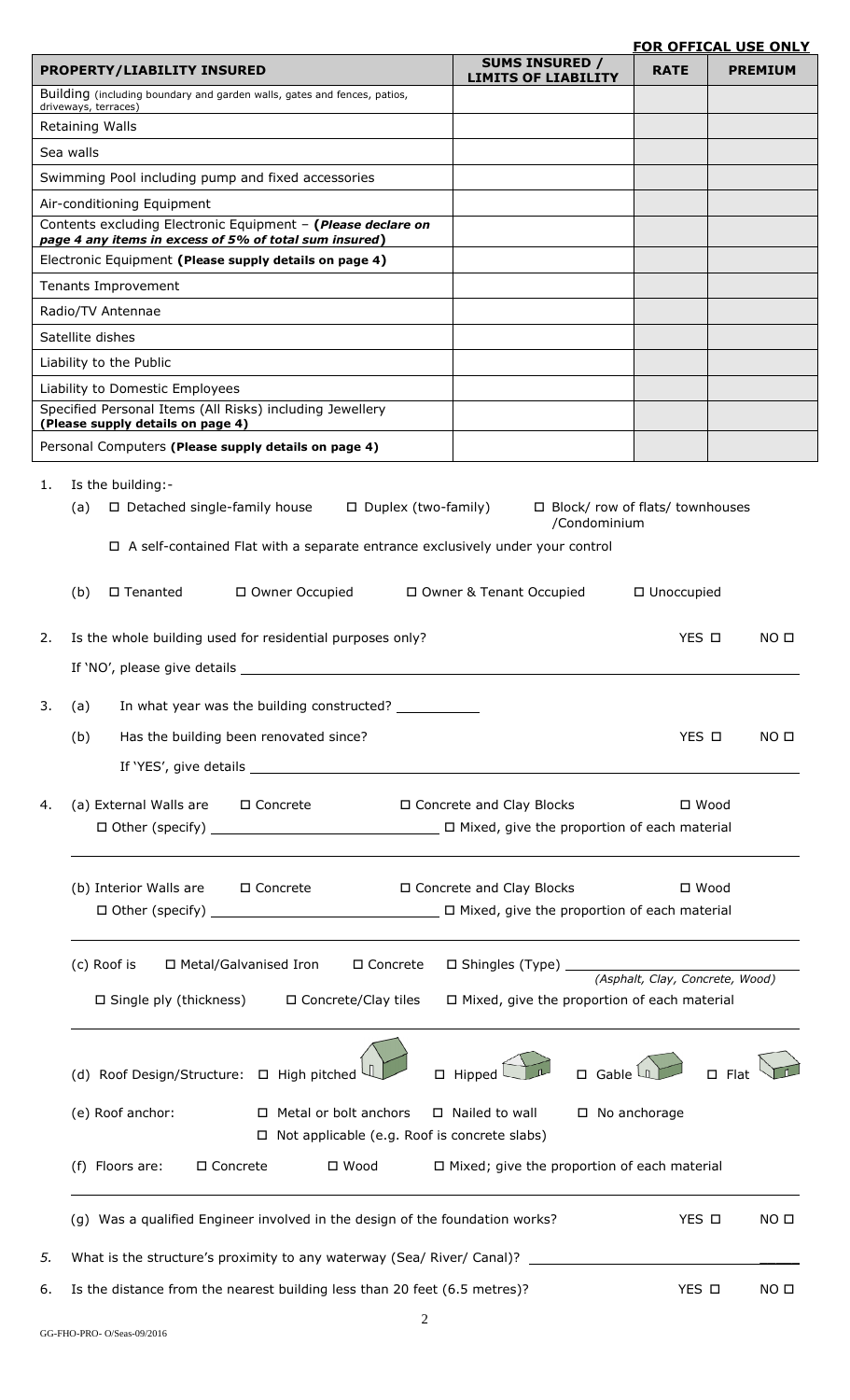| 7.  | Are any of the surrounding buildings occupied for commercial purposes?                                                                                                                                       | YES O          | NO <sub>II</sub>                     |
|-----|--------------------------------------------------------------------------------------------------------------------------------------------------------------------------------------------------------------|----------------|--------------------------------------|
|     |                                                                                                                                                                                                              |                |                                      |
| 8.  | Will your residence be left unoccupied for more than 60 consecutive days during<br>any one period of insurance?                                                                                              | YES O          | NO <sub>0</sub>                      |
|     |                                                                                                                                                                                                              |                |                                      |
| 9.  |                                                                                                                                                                                                              |                |                                      |
|     | 10. What type of protection is there against loss by                                                                                                                                                         |                |                                      |
|     |                                                                                                                                                                                                              |                |                                      |
|     | b.                                                                                                                                                                                                           |                |                                      |
|     | 11. Do you hold any other policies with Guardian General Insurance Limited?                                                                                                                                  | YES O          | NO <sub>0</sub>                      |
|     |                                                                                                                                                                                                              |                |                                      |
|     | 12. Do you hold any other policies for any of the risks now proposed?                                                                                                                                        | YES O          | NO <sub>II</sub>                     |
|     |                                                                                                                                                                                                              |                |                                      |
|     | 13. Have you/ your domestic partner/ any member of your family residing with you<br>sustained in the last 5 years a loss which would have been a claim under any of<br>the covers for which you now propose? | YES O          | NO <sub>II</sub>                     |
|     |                                                                                                                                                                                                              |                |                                      |
|     | 14. Has any Insurer ever                                                                                                                                                                                     |                |                                      |
|     | (a) declined your proposal?<br>(b)<br>increased your premium?                                                                                                                                                | YES O<br>YES O | NO <sub>D</sub><br>NO <sub>II</sub>  |
|     | imposed special conditions on your policy?<br>(c)<br>refused to continue or renew your policy?<br>(d)                                                                                                        | YES O<br>YES O | NO <sub>II</sub><br>NO <sub>0</sub>  |
|     | cancelled your policy?<br>(e)<br>If 'YES' to any of these please give details                                                                                                                                | YES O          | NO <sub>0</sub>                      |
|     |                                                                                                                                                                                                              |                |                                      |
| 15. | Type of cover required is $\Box$ Full Cover<br>$\Box$ Cover excluding catastrophic perils                                                                                                                    |                |                                      |
|     | <b>COMPLETE THIS SECTION IF YOU ARE INSURING YOUR BUILDING</b>                                                                                                                                               |                |                                      |
|     | <b>POLICY SECTION 3A</b><br>1. What is the height of the building in storeys? ______________________________                                                                                                 |                |                                      |
|     | 2. What is the approximate total area of all its floors? _______________________                                                                                                                             |                |                                      |
|     | 3. Is the building in a good state of repair and will it be so maintained?                                                                                                                                   | YES O          | NO <sub>II</sub>                     |
|     | 4. Are the buildings sited on:                                                                                                                                                                               |                |                                      |
|     | (a) Reclaimed land<br>(b) Recently levelled land                                                                                                                                                             | YES O<br>YES O | NO <sub>II</sub><br>NO <sub>II</sub> |
|     | (c) A hillside or steep incline                                                                                                                                                                              | YES O          | NO <sub>0</sub>                      |
|     | 5. Is the building mortgaged?                                                                                                                                                                                | YES O          | NO <sub>II</sub>                     |
|     |                                                                                                                                                                                                              |                |                                      |
|     |                                                                                                                                                                                                              |                |                                      |
|     |                                                                                                                                                                                                              |                |                                      |
|     | <b>COMPLETE THIS SECTION IF YOU ARE INSURING YOUR CONTENTS</b>                                                                                                                                               |                |                                      |
|     | <b>POLICY SECTION 3B</b>                                                                                                                                                                                     |                |                                      |

1. Is the Private Residence: Occupied only by you/ your family?  $\blacksquare$ 

If 'NO' please give details